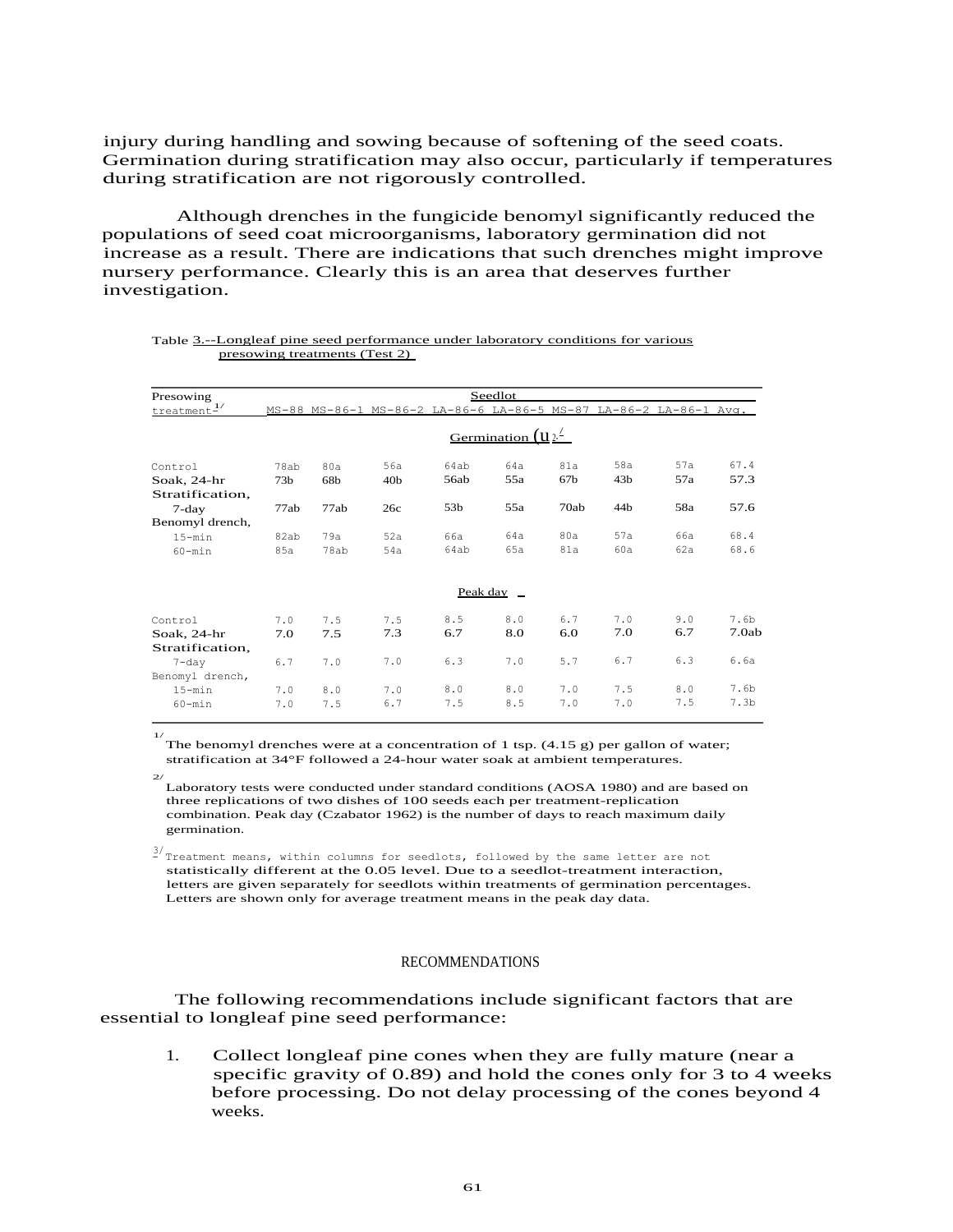- 2. Maintain kiln temperature between  $95^{\circ}$  and  $105^{\circ}$  F. As soon as the cones open, remove seeds from the kiln. Dry seeds to moisture contents below 10% by placing in a seed drier on clear, dry days when the ambient relative humidity is low.
- 3. Dewing the seeds only after they have been dried to moisture contents of less than 10%. Use dewinging equipment designed for longleaf pine to ensure that the wings are reduced to stubs without injury to the seed coats.
- 4. Store the dry, dewinged seeds in sealed containers at subfreezing temperatures, preferably near 0 F.
- 5. Conduct germination tests when seeds are placed in storage and again before use, if storage is longer than 1 year. If stratification is considered, conduct paired germination tests (stratified and unstratified lots) reproducing the presowing conditions that duplicate operational procedures--i.e., water soaking as used in stratification.
- 6. Consider control of seed microorganisms if lots are of low quality. Use sterilants or fungicide soaks, depending upon their effectiveness in field tests.

|                                               | Seed                         |                      |                      |                      |                      |                      |                      |                      |                      |                                      |
|-----------------------------------------------|------------------------------|----------------------|----------------------|----------------------|----------------------|----------------------|----------------------|----------------------|----------------------|--------------------------------------|
| Presowing                                     | moisture                     |                      | Seedlots             |                      |                      |                      |                      |                      |                      |                                      |
|                                               | content                      | <b>MS-88</b>         |                      | MS-86-1 MS-86-2      | LA-86-6              | LA-86-5              | MS-87                | LA-86-2              | $LA-86-1$            | Avg.                                 |
|                                               | 2/                           |                      |                      |                      | Germination          | $(\%)^{3/2}$         |                      |                      |                      |                                      |
| Control                                       | 7.7                          | 84                   | 64                   | 61                   | 62                   | 62                   | 84                   | 65                   | 66                   | 68.4a4/                              |
| Soak                                          |                              |                      |                      |                      |                      |                      |                      |                      |                      |                                      |
| $4-hr$ .<br>$8-hr$ .<br>$16-hr.$<br>$24-hr$ . | 31.1<br>36.9<br>46.1<br>52.1 | 77<br>78<br>71<br>76 | 46<br>53<br>50<br>40 | 58<br>50<br>50<br>54 | 62<br>57<br>60<br>60 | 59<br>56<br>46<br>48 | 80<br>80<br>78<br>76 | 70<br>74<br>58<br>59 | 61<br>65<br>58<br>57 | 64.1b<br>64.1b<br>58.7c<br>58.7c     |
|                                               |                              |                      |                      |                      | Peak day 3/          |                      |                      |                      |                      |                                      |
| Control                                       | 7.7                          | 7.5                  | 7.5                  | 7.5                  | 8.5                  | 7.5                  | 7.0                  | 7.5                  | 8.0                  | 7.6a/                                |
| Soak                                          |                              |                      |                      |                      |                      |                      |                      |                      |                      |                                      |
| $4-hr$ .<br>$8-hr$ .                          | 31.1<br>36.9                 | 7.0<br>7.5           | 7.5<br>6.7           | 7.5<br>7.5           | 7.5<br>7.0           | 7.0<br>8.5           | 5.3<br>5.3           | 7.5<br>7.5           | 7.0<br>7.0           | 7.0 <sub>b</sub><br>7.1 <sub>b</sub> |
| $16-hr$ .<br>$24-hr$ .                        | 46.1<br>52.1                 | 7.0<br>8.0           | 5.7<br>6.3           | 7.0<br>7.0           | 6.7<br>6.0           | 7.2<br>7.7           | 5.7<br>5.0           | 7.0<br>6.3           | 7.0<br>6.7           | 6.7c<br>6.6c                         |
|                                               |                              |                      |                      |                      |                      |                      |                      |                      |                      |                                      |

Table 4.--Longleaf pine seed performance under laboratory conditions for various presowing treatments (Test 3)

 $1/\lambda$ mbient water soaks for the lengths of time indicated.

 $2/$ Seed moisture contents are averages for the eight seedlots and are expressed on a dry weight basis.

 $3/$ Laboratory tests were conducted under standard conditions (AOSA 1980) and are based on three replications of two dishes of 100 seeds each per treatment- replication combination. Peak day (Czabator 1962) is the number of days to reach maximum daily germination.

 $4/$  Treatment means, within columns for averages, followed by the same letter are not statistically different at the 0.05 level. No seedlot-treatment interaction occurred.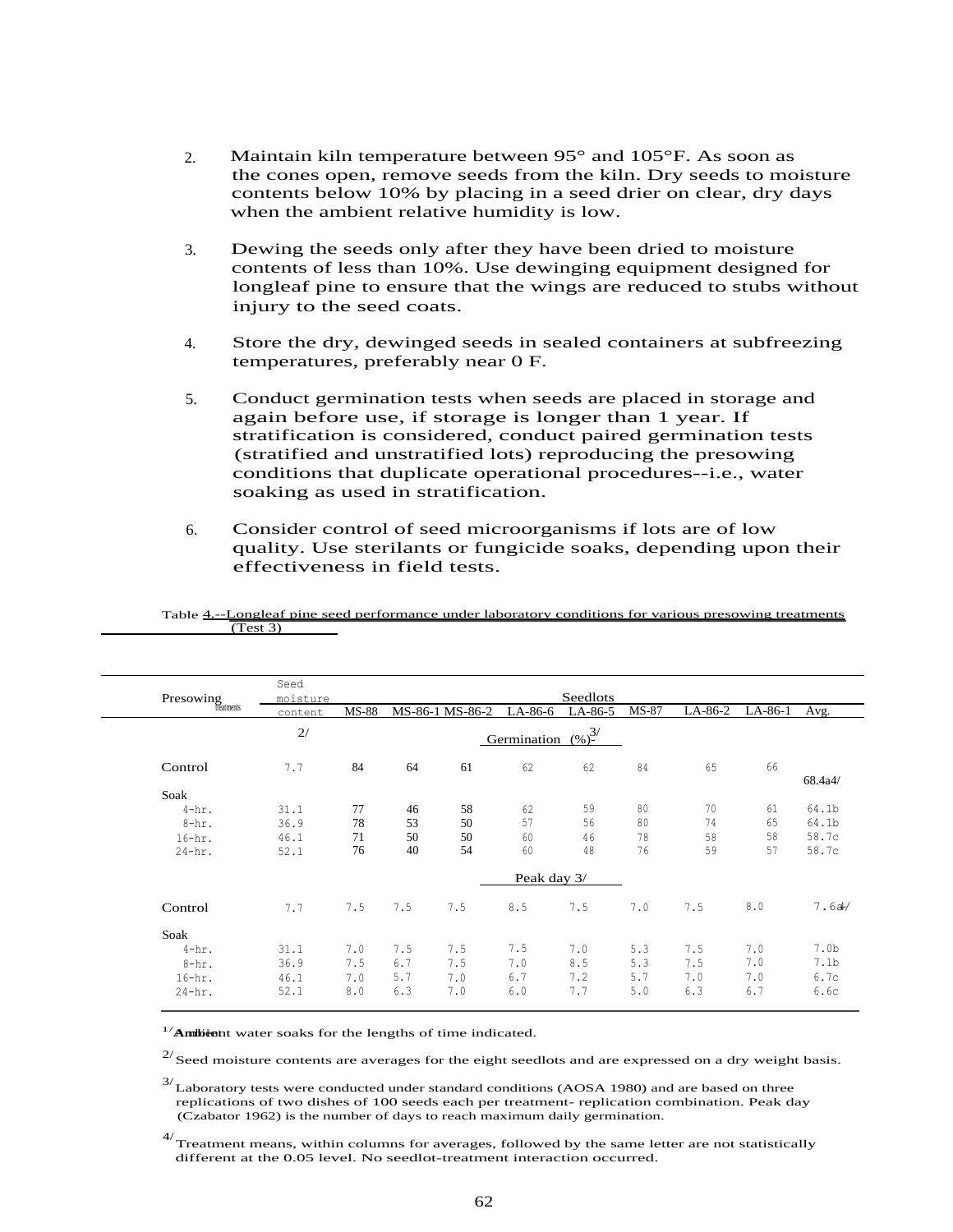#### LITERATURE CITED

Association of Official Seed Analysts. 1980. Rules for testing seeds. J. Seed Technol. 3:1-126.

### Barnett, J. P. 1969. Long-term storage of longleaf pine seeds. Tree Planters' Notes 20(2): 22-25.

- Barnett, J. P. 1976a. Cone and seed maturation of southern pines. Research Paper SO-122, New Orleans, LA: USDA Forest Service, Southern Forest Experiment Station, 11 p.
- Barnett, J. P. 1976b. Delayed germination of southern pine seeds related to seed coat constraint. Can. J. For. Res. 6: 504-510.
- Barnett, J. P. 1979. Southern pine cone maturation and storage. In: Proc., Seed collection workshop. Tech. Bulletin SA-TP 8, Atlanta, GA: USDA Forest Service, State and Private Forestry, p. 11-20.
- Barnett, J. P. 1990a. Longevity of longleaf pine seeds stored at different temperatures and seed moisture contents. So. J. App. For. [in press].
- Barnett, J. P. 1990b. Seedbed densities and sowing and lifting dates affect nursery development and field survival of longleaf pine seedlings. Tree Planters' Notes [in press].
- Barnett, J. P.; Jones, J. P.; Pesacreta, T. C. 1990a. Producing, treating, and storing longleaf pine seeds for optimal nursery performance. So. J. Appl. For. [in press].
- Barnett, J. P.; Lauer, D. K.; Brissette, *J.* C. 1990b. Regenerating longleaf pine with artificial methods. In: Proc. of the symposium on the management • of longleaf pine. General Tech. Report S0-75, New Orleans, LA: USDA Forest Service, Southern Forest Experiment Station, p. 72-93.
- Belcher, E. W., Jr.; King, J. 1968. Storage of dewinged longleaf pine seed is possible. Research Paper 51. Macon, GA: Georgia Forest Research Council, 4 p.
- Bonner, F. T. 1987. Cone storage and seed quality in longleaf pine. Research Note SO-341, New Orleans, LA: USDA Forest Service, Southern Forest Experiment Station, 4 p.
- Czabator, F. J. 1962. Germination value: An index combining speed and completeness of germination. For. Sci. 8: 386-396.
- Jones, L. 1966. Storing pine seed: What are best moisture and temperature conditions? Research Paper 41. Macon, GA: Georgia Forest Research Council, 8 p.
- Karrfalt, R. P. 1988. Stratification of longleaf pine. In: Proc., Southern Forest Nursery Association Meeting, July 25-28, 1988, Charleston, SC; Columbia, SC: Southern Forest Nursery Association, p. 46-49.